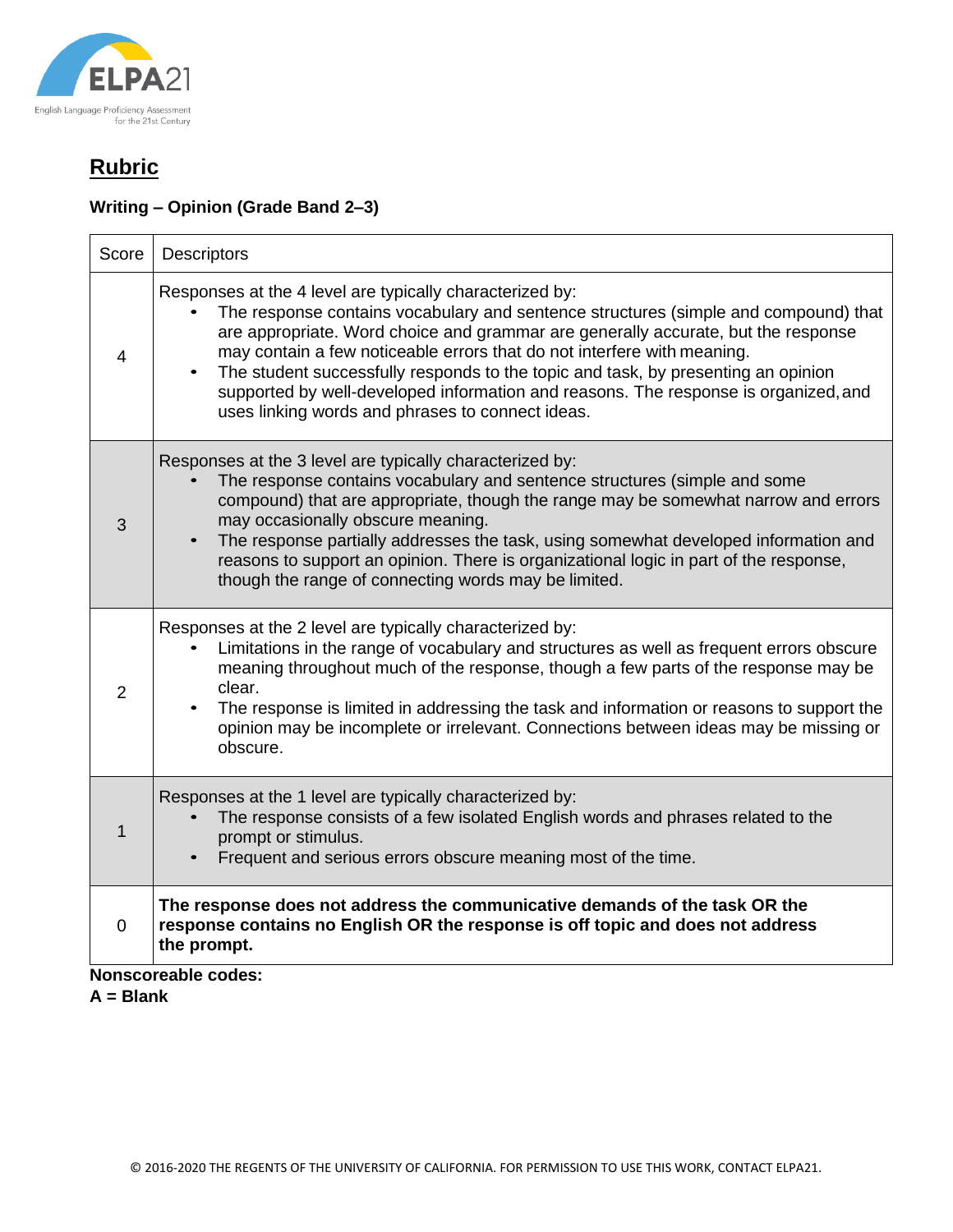

# **Rubric**

### **Writing – Picture Caption (Grade Band 2–3)**

| Score         | <b>Descriptors</b>                                                                                                                                                                                                                                           |
|---------------|--------------------------------------------------------------------------------------------------------------------------------------------------------------------------------------------------------------------------------------------------------------|
| 3             | Responses at the 3 level are typically characterized by:<br>The grammar and word choice are largely accurate. The response may contain<br>isolated errors and typos that do not interfere with meaning.<br>The response is consistent with the picture.      |
| $\mathcal{P}$ | Responses at the 2 level are typically characterized by:<br>Though the student's overall message may be understood, an error in grammar or<br>word choice may interfere with meaning in part of the response.<br>The response may be related to the picture. |
| 1             | Responses at the 1 level are typically characterized by:<br>Errors in grammar and word choice obscure the overall meaning of the<br>response.<br>The response is unconnected to the picture.                                                                 |
| O             | The response does not address the communicative demands of the task OR the<br>response contains no English OR the response is off topic and does not address the<br>prompt.<br>والمتواط والماري                                                              |

**Nonscoreable codes:**

**A = Blank**